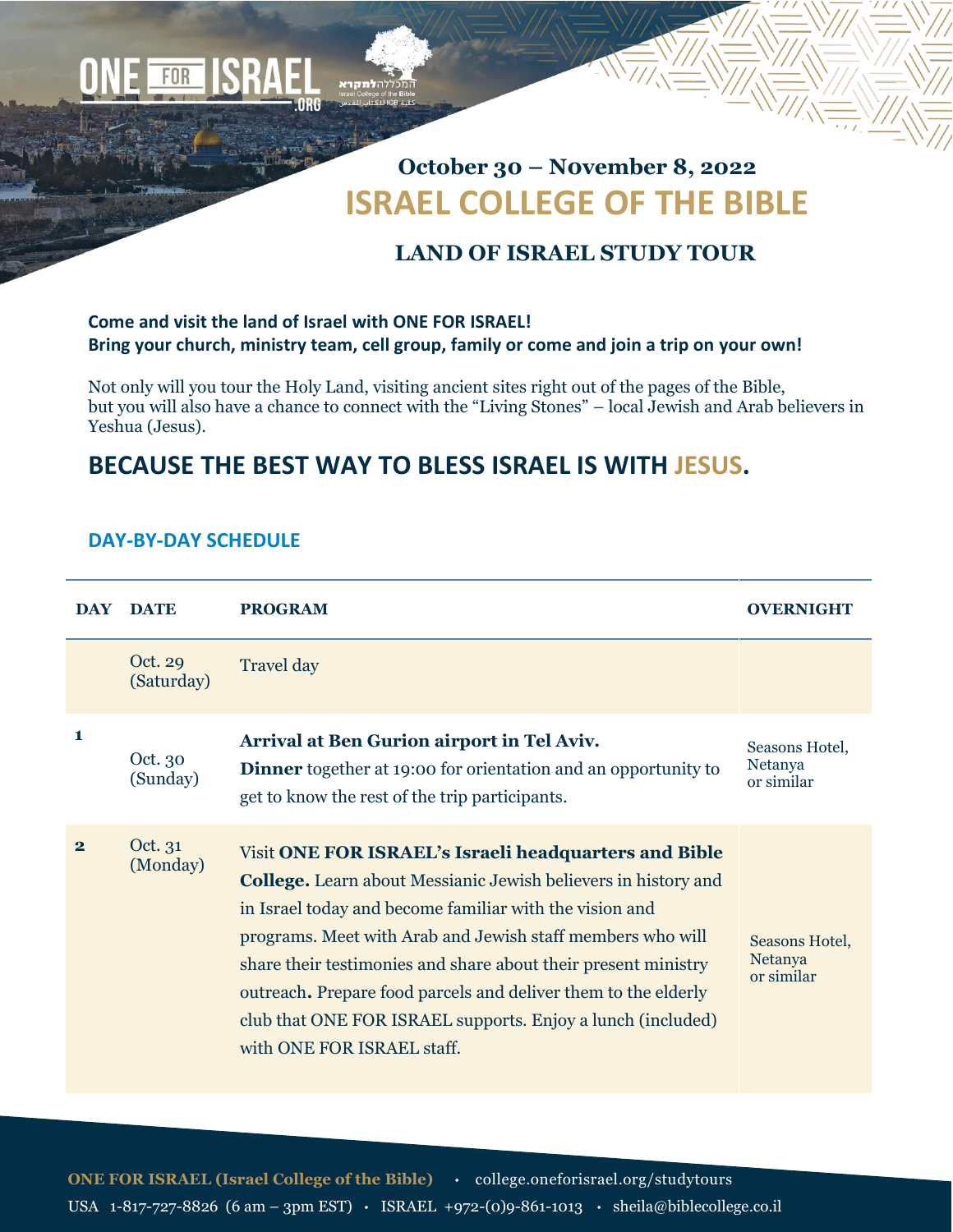

מכללה**למקרא** Israel College of the <mark>Bible</mark><br>كلية ICB للكتاب المقدس

|                         |                        | <b>Visit Caesarea</b> where Peter preached to Cornelius (Acts 10)<br>and Paul gave his defense before Roman governors (Acts 24-26)<br><b>Evening: Teaching by OFI staff</b>                                                                                                                                                                                                                                                                                                     |                                           |
|-------------------------|------------------------|---------------------------------------------------------------------------------------------------------------------------------------------------------------------------------------------------------------------------------------------------------------------------------------------------------------------------------------------------------------------------------------------------------------------------------------------------------------------------------|-------------------------------------------|
| 3                       | Nov. 1<br>(Tuesday)    | Travel to Haifa and meet with a local Messianic ministry. Visit a<br>viewpoint on Mt. Carmel to visualize the story of Elijah and the<br>Prophets of Baal. Tour Megiddo (New Testament Armageddon)<br>and then continue to <b>Nazareth Village</b> , a reenactment of<br>village life in Nazareth at the time of Yeshua. Connect with a<br><b>local Arab Christian pastor</b> to learn about his work, and<br>arrive at your hotel by the Sea of Galilee at the end of the day. | Sea of Galilee<br>Ron Beach<br>or similar |
| $\overline{\mathbf{4}}$ | Nov. 2<br>(Wednesday)  | Travel up to the northern borders to pray over Lebanon and<br>Syria. Visit Tel Dan (I Kings 12/Judges 18) and Caesarea<br>Philippi (Matthew 16). Continue to the Golan Heights for a<br>view into Syria.<br><b>Evening: Time of fellowship and sharing with OFI staff</b>                                                                                                                                                                                                       | Sea of Galilee<br>Ron Beach<br>or similar |
| $\overline{\mathbf{5}}$ | Nov. $3$<br>(Thursday) | Begin the day sailing on the Sea of Galilee. There will also be<br>an opportunity to view the remains of a fishing boat from the<br>time of Yeshua. Visit the traditional location for the Sermon<br>on the Mount (Matthew 5-7). Tour Capernaum, Yeshua's<br>ministry base. Enjoy a fish lunch together (included). Visit the<br>synagogue at the town of <b>Magdala</b> (probable home of Mary<br>Magdalene).                                                                  | Sea of Galilee<br>Ron Beach<br>or similar |
| 6                       | Nov $4$<br>(Friday)    | Travel down the Jordan Valley to <b>Qaser el-Yahud</b> , the<br>traditional <b>baptismal site of Yeshua</b> in the Jordan River.                                                                                                                                                                                                                                                                                                                                                | Jerusalem<br>Prima Kings<br>or similar    |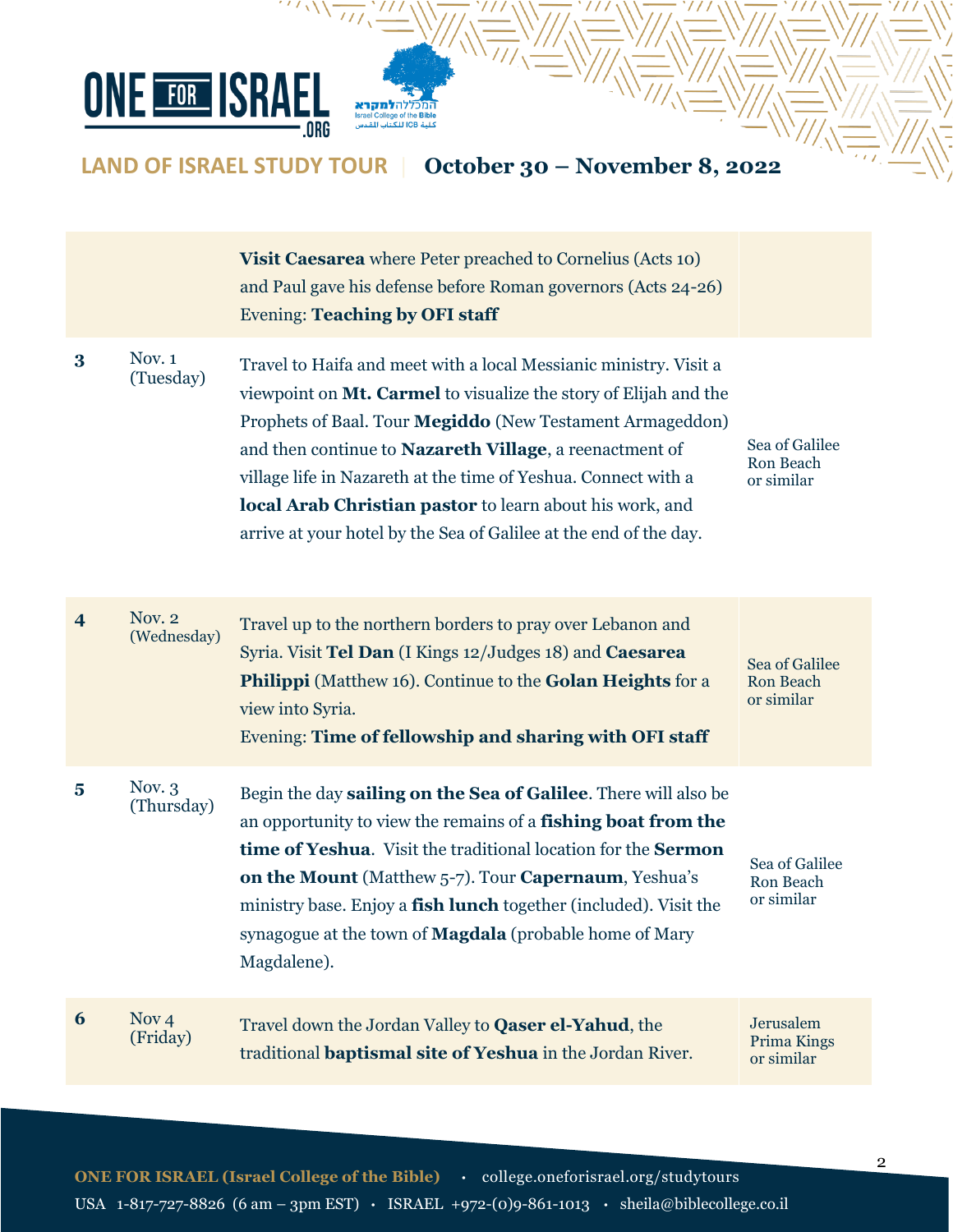

ללה**למקרא** el College of the Bible<br>كلية ICB للكتاب المقا

There will be an opportunity for baptisms for those who choose. The rest of the day will be spent in the region of the Dead Sea. Hike **Ein Gedi** where David hid from Saul (1 Samuel 24). Visit **Masada**, the palace-fortress of Herod the Great, used by the Zealots in the Great Jewish Revolt against Rome. End the day with an opportunity to **float in the Dead Sea**. Then UP TO JERUSALEM! Evening: **Testimony by a local believer** 

**7** Nov. 5 (Saturday)

Visit the **Mount of Olives,** the location of Yeshua's ascent and return, and **Dominus Flevit** where He wept over the city of Jerusalem (Luke 19:41-44). Spend time at the **Garden of Gethsemane** where Jesus prayed before His crucifixion. Enjoy a guided tour of the **City of David excavations, Hezekiah's Tunnel and the Pool of Siloam.** Continue to **Bethlehem** to meet with a Palestinian pastor and learn about his ministry and pray for his congregation. Visit the **shepherd's cave** and an **olive wood shop** owned by local Palestinian Christians. Evening: **Group worship and teaching for the Sabbath Day**

Jerusalem Prima Kings or similar

**8** Nov. 6 (Sunday)

We will join a Messianic service, led by one of the graduates of ONE FOR ISRAEL's Bible College, and a current faculty member there. Visit the Pools of Bethesda and worship at **St. Anne's Church**. Walk through the Old City, down the **Via Dolorosa past the Church of the Holy Sepulcher. Free afternoon** for shopping in the Old City**.**

Jerusalem Prima Kings or similar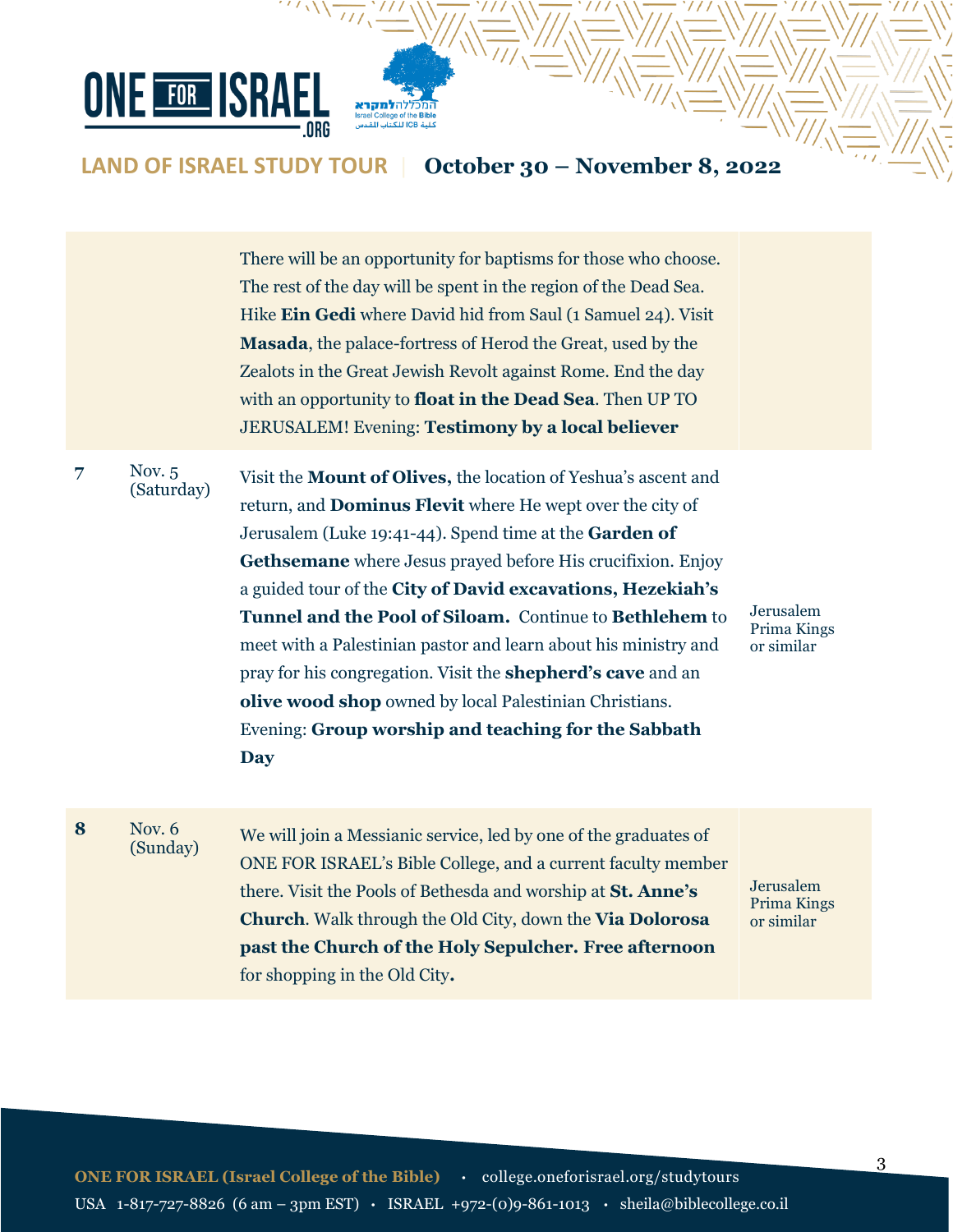

כללה לתקרא Israel College of the <mark>Bible</mark><br>كلية ICB للكتاب المقدس

| 9  | Nov. $7$<br>(Monday)    | Ascend Temple Mount, the site of the two temples. Visit the<br>Davidson Center to learn about pilgrimage to Jerusalem at the<br>time of Yeshua. View the streets and steps of the <b>Southwall</b><br>Excavations. Join in prayer at the Western Wall, before<br>touring the Western Wall Tunnels, walking along the length<br>of the Temple wall from the time of Jesus. Tour the Knesset<br>(the Israeli parliament) and have a <b>time of prayer</b> in the area<br>of the Knesset (the Israeli Parliament) and Supreme Court.<br>Spend time at the Israel Museum and view the 50:1 scale<br>model of Jerusalem from Yeshua's time and the Shrine of the<br>Book, which houses the Dead Sea Scrolls.<br>Evening: Final evening together with OFI staff | Jerusalem<br>Prima Kings<br>or similar     |
|----|-------------------------|-----------------------------------------------------------------------------------------------------------------------------------------------------------------------------------------------------------------------------------------------------------------------------------------------------------------------------------------------------------------------------------------------------------------------------------------------------------------------------------------------------------------------------------------------------------------------------------------------------------------------------------------------------------------------------------------------------------------------------------------------------------|--------------------------------------------|
| 10 | Nov. 8<br>(Tuesday)     | On our last morning, share communion at the Garden Tomb.<br>Meet with a Holocaust survivor who will share their testimony<br>with the group followed by time to visit <b>Yad Vashem</b> , the<br>Holocaust Memorial Museum. Pray over Jerusalem from the<br>balconies of the <b>Jerusalem Prayer Tower</b> . Leaving<br>Jerusalem, the bus will stop at the Valley of David and<br>Goliath. We'll enjoy a farewell dinner (included) en route to<br>the airport for your flights home.                                                                                                                                                                                                                                                                    | <b>No hotel</b><br>included this<br>night. |
| 11 | Nov. $9$<br>(Wednesday) | Arrive home with vibrant memories of ancient stones and Living<br>Stones in the Land of Israel.                                                                                                                                                                                                                                                                                                                                                                                                                                                                                                                                                                                                                                                           |                                            |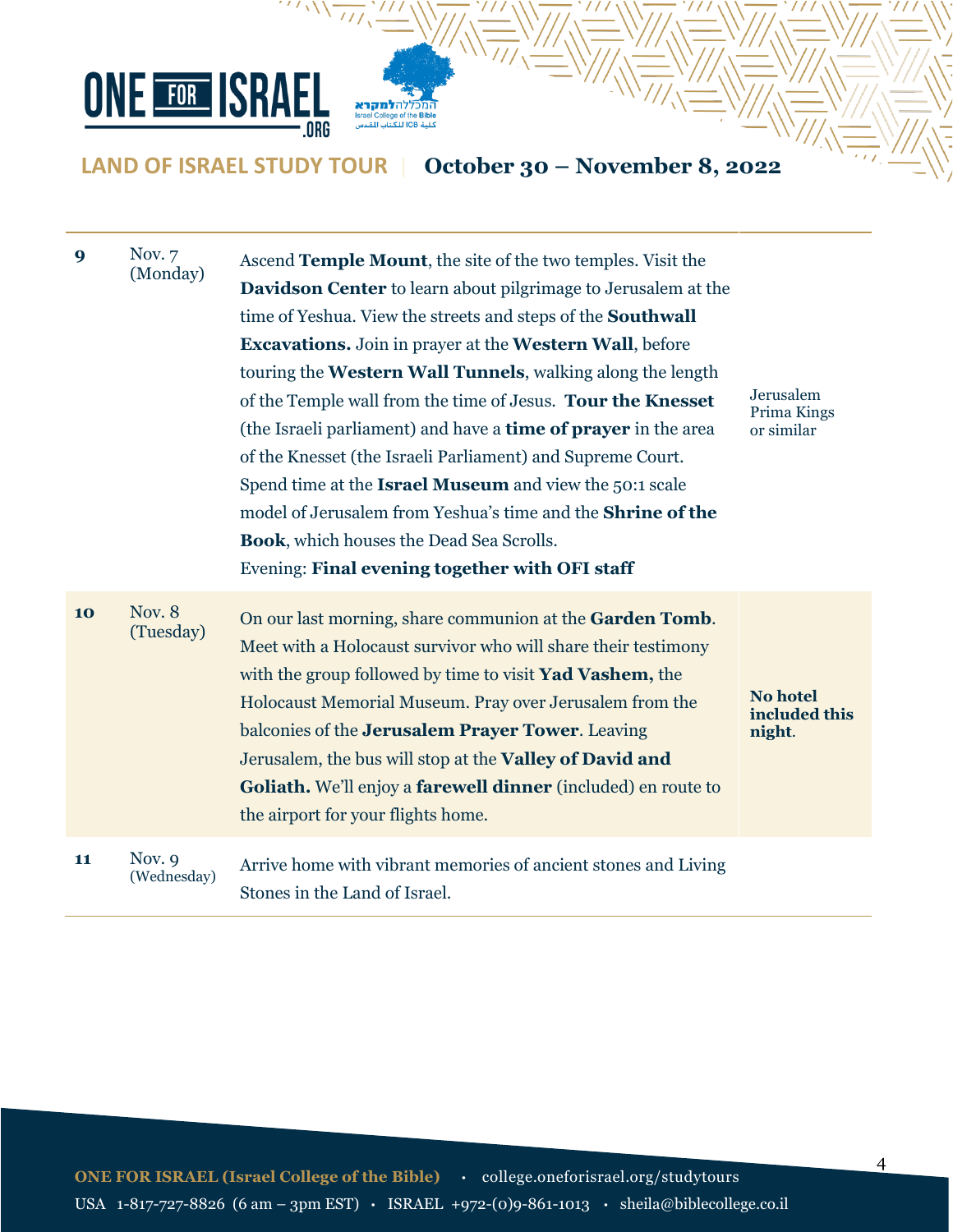

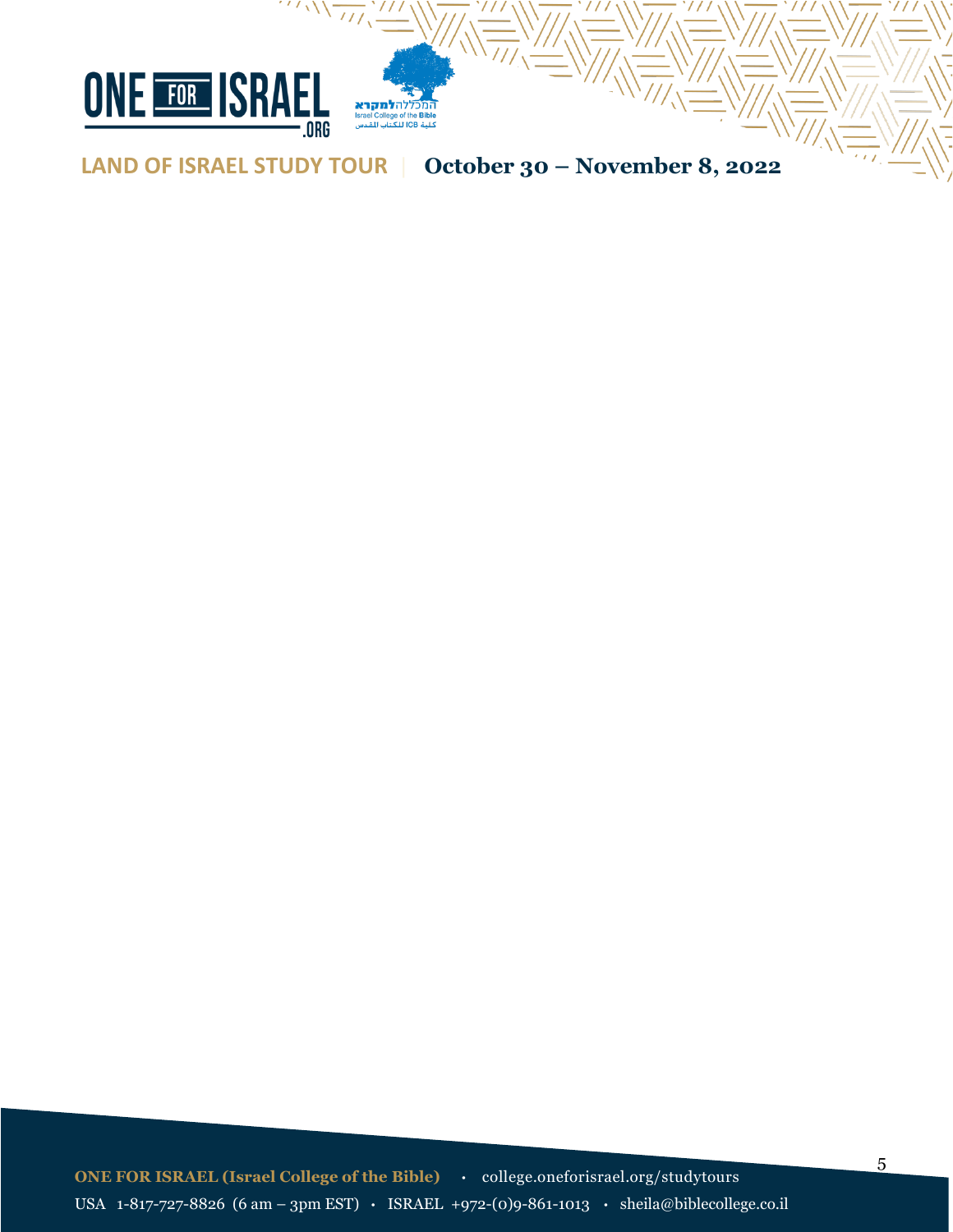

## **TERMS & CONDITIONS**

| Ten days in Israel (12 days with travel)                           |              |  |  |
|--------------------------------------------------------------------|--------------|--|--|
| Price per person in a shared room<br>for 2 people (double or twin) | $$2,950$ USD |  |  |
| Price per person in a single room                                  | $$3,850$ USD |  |  |

לה**למקרא** 

#### **IMPORTANT NOTES:**

- All rates are in **US Dollars**
- Changes in the price may occur, due to exchange rate fluctuation, up until 45 days before departure
- The **schedule is subject to change** according to weather, security conditions & directives from the Israeli Ministry of Health
- Registration closes **July 30, 2022**
- Final Payment is due by **August 30, 2022**
- The proposal is based on the following accommodations or similar:

| <b>Nights</b> | Location       | Hotel or similar |
|---------------|----------------|------------------|
| $\bf{2}$      | Netanya        | <b>Seasons</b>   |
| 3             | Sea of Galilee | Ron Beach        |
|               | Jerusalem      | Prima Kings      |

- **If you desire to be in a shared room (2 people per room)** and do not have a roommate, a roommate will be assigned if one is available
	- **•** If a roommate cannot be assigned, the single room cost will apply
- **Changes can occur in hotels** due to factors beyond control
- All housing and transportation arrangements for those **arriving early or staying later** than the published arrival and departure dates and/or airport transfer times are the responsibility of the traveler. For housing suggestions, contact: **[trips@oneforisrael.org](mailto:trips@oneforisrael.org)**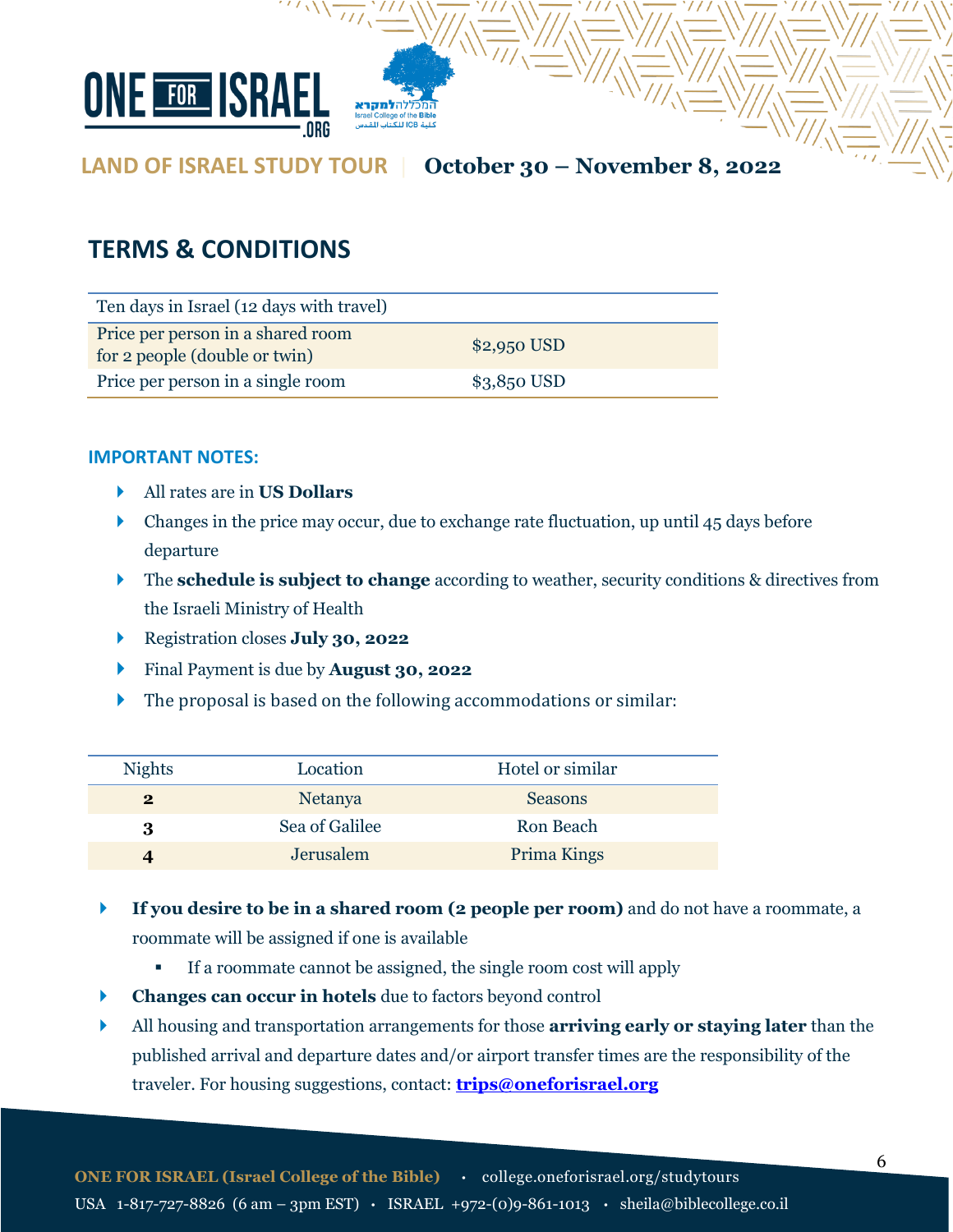

#### **REGISTRATION:**

There is a limit of **40 participants** so please register as soon as possible.

ללה**למקרא** 

- A \$200 non-refundable deposit is necessary at the time of registration.
- Please register by **July 30, 2022** at this link: https://college.oneforisrael.org/biblical-geography-tour-registration/
- If you have questions, contact our Israel Trip coordination team at:  $\frac{\text{shell}}{\text{shell}}$ @biblecollege.co.il

#### **RATE INCLUDES:**

- $\checkmark$  Transfers to and from Ben Gurion airport (for those arriving before 3pm on Oct. 30, and departing after 10pm on Nov. 8). Those arriving at other times are responsible for their own transportation from/to the airport.
- $\checkmark$  Nine nights in a shared room for two people (extra cost for those wanting a single room)
- $\checkmark$  Breakfast and dinner daily
	- Soda and alcohol are not included in the meals provided
	- Hot beverages are served only with breakfast
- $\checkmark$  Lunch on two days as per itinerary
- $\checkmark$  All tips and gratuities for guides, drivers and hotel staff
- $\checkmark$  Professional, licensed English-speaking guide
- $\checkmark$  Transportation by air-conditioned bus on all days
- $\checkmark$  Entrance fees to sites mentioned in itinerary
- $\checkmark$  Map

#### **RATE DOES NOT INCLUDE:**

- Flights to/from Tel Aviv. Please choose flights that arrive before 3pm on Oct. 30 and depart after 10pm on Nov. 8, 2022
- Cancellation insurance (policy to refund the money paid for the trip and airline ticket if it is necessary to cancel due to a medical emergency)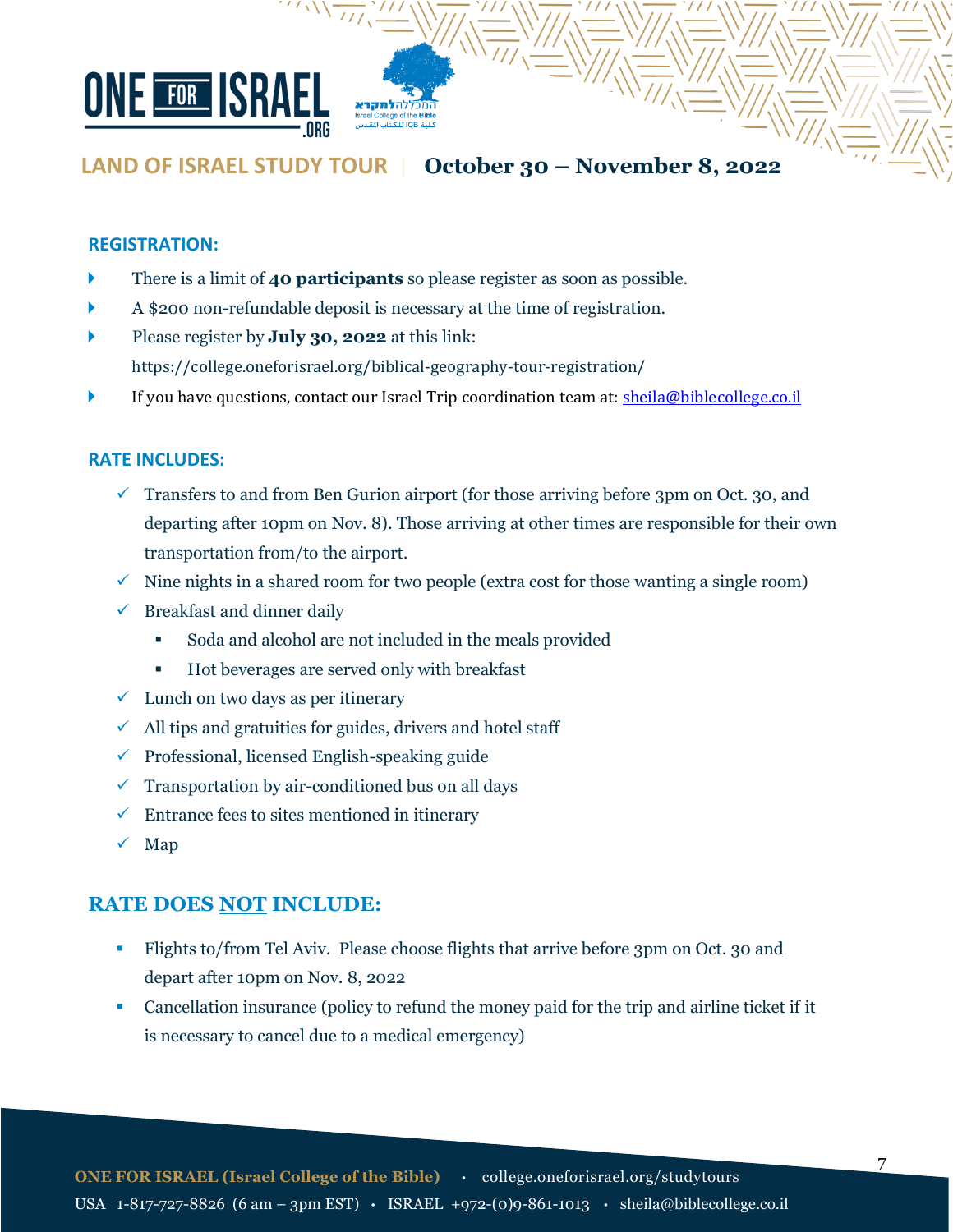

ללה**למקרא** 

- Health insurance (a policy to cover medical expenses for health issues that develop while in Israel)
- Passport and visa fees (if applicable citizens of most countries do not need to pay for visas to Israel, which they receive upon arrival).
- Lunches and other expenses not mentioned in the itinerary

#### **PAYMENT AND CANCELLATION PENALTIES:**

- You can register at this link: <https://college.oneforisrael.org/biblical-geography-tour-registration/>
- Registration closes **July 30, 2022** (or before, if the tour is full)
- Final Payment is due by **August 30, 2022**
- The deposit of **\$200 paid with registration** is **non-refundable**. However, if the trip is cancelled due to Covid-19 restrictions which make group travel impossible, the deposit may be put toward participation in a future Israel College of the Bible Study Tour, or a full refund may be requested.
- *If you must cancel your trip registration for personal reasons, then the payments (other than the deposit) will be refunded as follows:*
	- ▶ 75 % of total trip cost will be refunded if cancellation occurs 31-45 days prior to departure
	- 50 % of total trip cost will be refunded if cancellation occurs 15-30 days prior to departure
	- 0 % of total trip cost will be refunded if cancellation occurs 0-14 days prior to departure
- We recommend that you purchase travel insurance to cover cancellation due to unforeseen medical emergencies that might prevent you from traveling.

#### **INSURANCE:**

It is mandatory to purchase **medical insurance** that will cover you in case medical treatment is necessary while in Israel. Please ensure that your medical coverage includes all treatment for COVID19. We also recommend that you purchase **travel insurance,** which covers expenses in case of cancellation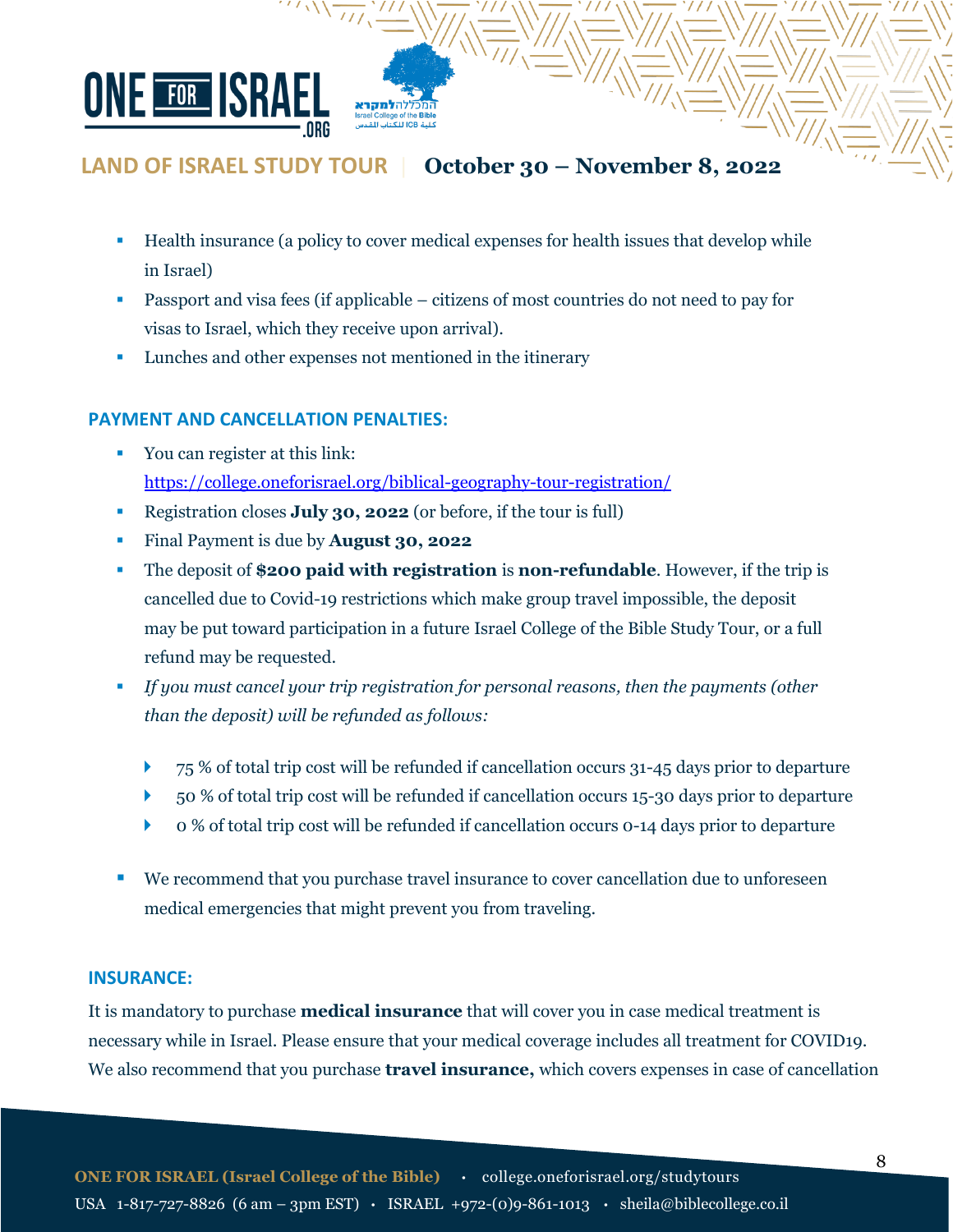

ללה**למקרא** 

due to health and other issues. Please email a copy or photo of your insurance card(s) to: [Sheila@BibleCollege.co.il](mailto:sheila@biblecollege.co.il?subject=Israel%20Study%20Tours) 

**Israel College of the Bible Study Tours** (a department of *Derekh-El, Israeli Association for Awareness of Biblical Roots, Registration Number 580-241-438) shall not be liable or responsible for any injury, sickness, loss or damage to any person or property as a consequence of natural disasters, pandemics, strikes, civil unrest or other factors over which the ministry has no control and cannot influence to change them. Israel College of the Bible offers no coverage compensation of any kind in cases stated above, nor for cancellations or inability to travel.* 

#### **DOCUMENTS:**

A passport valid for at least **six months after returning home** is required. It is the passenger's responsibility to obtain, at their own expense, the documents required to enter Israel according to citizenship. Current the Israeli government does not require any covid-related documentation, other than a entry declaration (that includes declaring that you have health insurance valid in Israel that includes treatment for COVID19). However, exact requirements to be updated closer to the date of departure. Please check your home country's requirements for documentation for returning citizens.

#### **PARTICIPANT MOBILITY:**

This itinerary requires each participant to be in good health and able to walk. Many sites are not accessible to people in wheelchairs or those who have limited mobility. If there are any issues pertaining to health or physical fitness please consult with us prior to registration.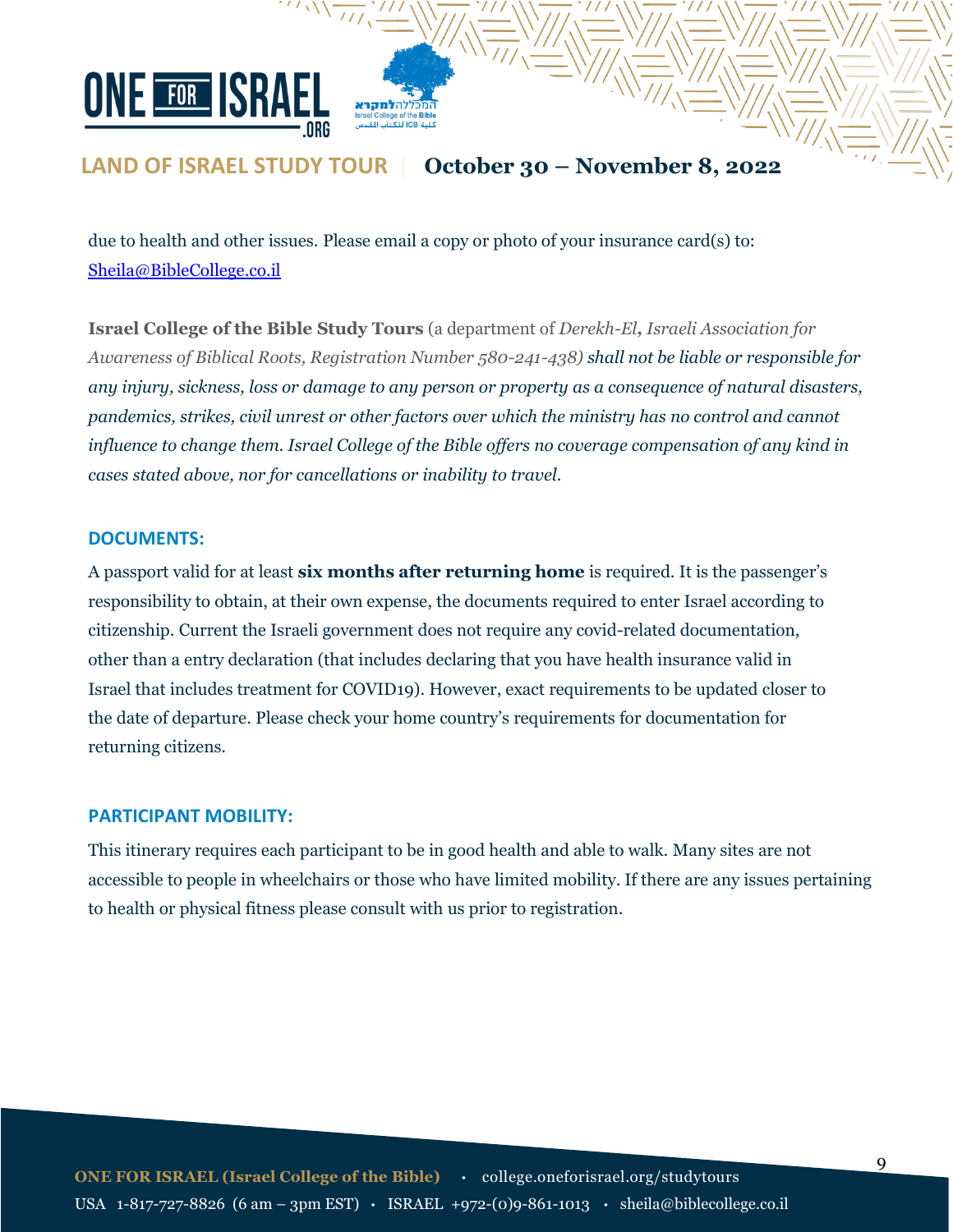

ללה**למקרא** 

#### **COVID-19 ADDENDUM:**

- **Israel College of the Bible Study Tours** (a department of *Derech-El, Israeli Association for Awareness of Biblical Roots, Registration Number 580-241-438)* acts as an agent for independent suppliers of services which are not directly provided by *Derech-El*, hotel accommodations, ground transportation, meals, tours, cruises and other related services. *Derech-El* cannot assume any liability for any actions taken on the part of the suppliers, or the government of Israel or other countries, which results in any loss, accident, delay, irregularity, damage, or injury to you or your traveling companions or group members for any reason whatsoever, including measures taken to contain the spreading of the COVID-19 virus. Furthermore, *Derech-El* cannot assume any liability for any injury, damage, loss, accident, delay or irregularity which is caused directly or indirectly by the COVID-19 virus, or any foreseen or unforeseen developments.
- *Derech-El* recommends that each participant of the tour frequent the Israel Ministry of Health website (English) for relevant updates concerning health and travel information: <https://govextra.gov.il/ministry-of-health/corona/corona-virus-en/>
- By embarking on the tour, you assume all risks involved in such travel, whether foreseen or unforeseen. *Derech-El* will not be liable to perform obligations under this trip agreement or liable for any loss or hardship arising from the delay or cancelation of scheduled tours resulting from acts beyond its reasonable control including, without limitation, acts of God, national disasters, embargoes, national closures, pandemics, epidemics, or other viral outbreak, shortage of supply, interruptions or malfunction of computer facilities, labor difficulties, wars or terrorist acts.

*Derech-El* will provide trip participants with reasonable notice of delays or failure to perform that occurs by reason of force majeure.

**•** *Derech-El* reserves the right to cancel tours, or make changes to the itineraries, as it deems necessary or desirable – in accordance with Israeli government regulations, instructions, and recommendations. *Derech-El* will honor any refunds pending under its existing agreements with above-mentioned suppliers. It is recommended that each member of the tour purchase appropriate